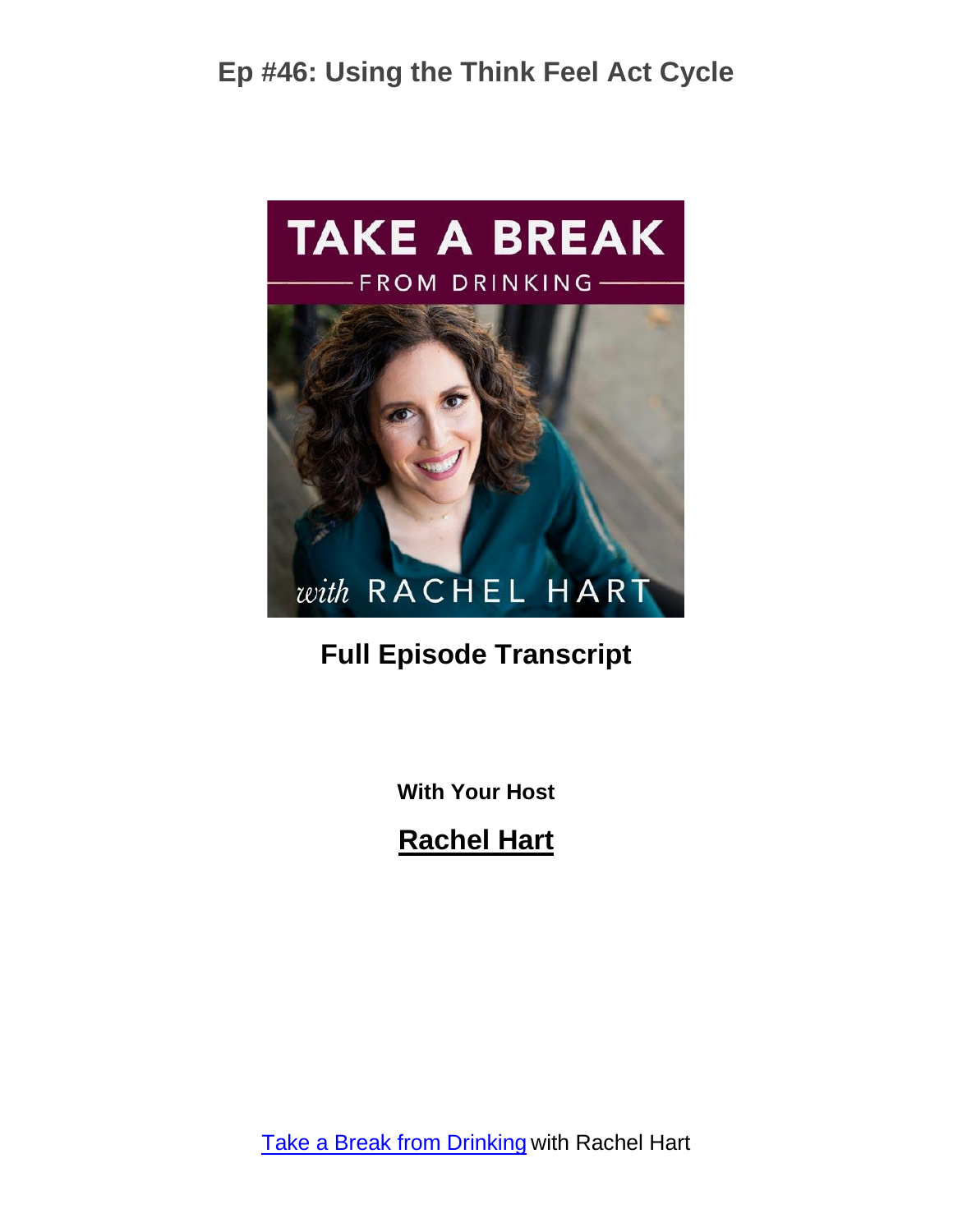You are listening to the *Take a Break* podcast with Rachel Hart, episode 46.

Whether you want to drink less or stop drinking, this podcast will help you change the habit from the inside out. We're challenging conventional wisdom about why people drink and why it can be hard to resist temptation. No labels, no judgment, just practical tools to take control of your desire and stop worrying about your drinking. Now, here's your host Rachel Hart.

Hey everybody, we are doing a deep dive into the think-feel-act cycle today. This is what I get so many questions about. I will tell you that there are so many of you out there who as soon as you hear about the cycle and start to understand, "Oh, that's why I feel the way I do, that's why I'm acting the way I do."

It's like, "Oh my god, this makes so much sense. Why didn't anyone share this framework with me? Now I have a framework and I can understand. I can understand why I feel and act the ways I do. It doesn't have to be this mysterious thing."

But, the question is, how do you go from having a framework to using it as a tool? And that's what I want to show you today, how you can start to utilize the think-feel-act cycle as a tool, because it is such an incredibly powerful tool. And if you learn how to master it, it will change everything. It is a tool I used to change my drinking but it is a tool that I use today to work on everything in my life; changing how I eat, how I exercise, changing my relationships.

It helped me start a business, it helped me leave my job – everything I do, I use the tool of the think-feel-act cycle. I've actually talked about how I first encountered this framework in my book. I was living in New York City and I was so frustrated with my drinking. It just seemed to be this thing that was getting in the way of so much that I wanted to do, and I finally decided that I had to look for help.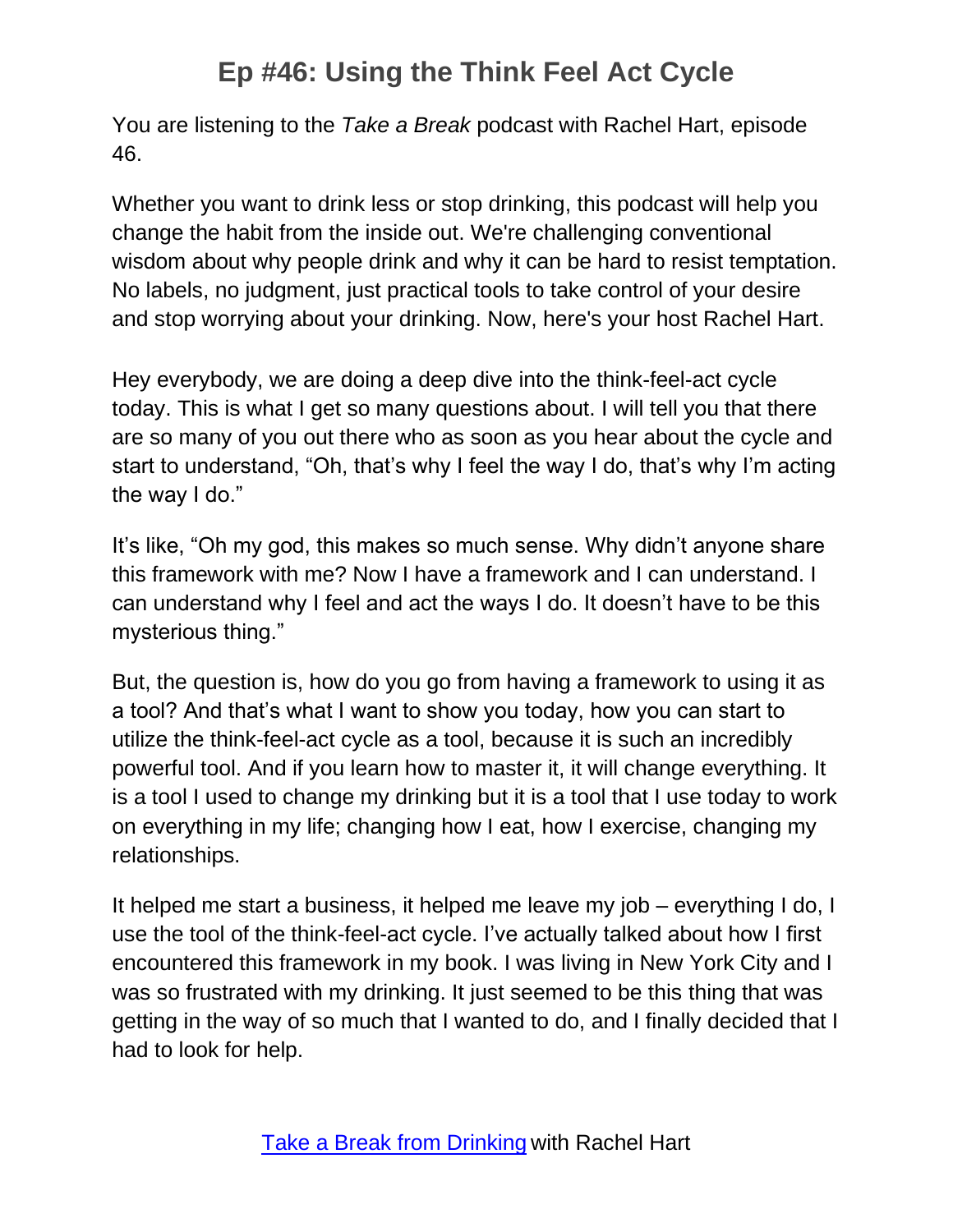I had to figure this out; I couldn't try to just sit and figure it out by myself anymore. And I ended up finding a group called Smart Recovery. It's a peer support group and it uses techniques from cognitive behavioral therapy. And CBT therapy really focuses on this idea of think-feel-act. It helps people to understand how they can use this framework and apply it to the world.

So at Smart recovery, what they do there is show you how you can use all these tools to start to control your use of drugs and alcohol. And I'll tell you that Smart is very different from any of the other peer support groups that are out there.

So when I went, it was such a relief for me because nobody was saying that I had a disease, right, they were talking about it in terms of brain science. They were talking about it in terms of habits and in terms of learning what's happening, learning different skills and learning how certain skills weren't serving you.

Nobody was telling me that I needed to wear a label and call myself an alcoholic. In fact, Smart actually discourages the use of labels like alcoholic and addict. One of the reasons why it does is, you know, this sense that for many people labels are not empowering. Some people find them empowering, others don't; they find them disempowering.

Also, labels don't capture that there's a whole range, there's a whole spectrum between being a "Normal drinker," and being someone who literally is non-functioning and that alcohol is causing problems in every single part of your life. So I wasn't there to confess all the bad things I had done when I'd been drinking, I didn't have to admit the nature of my wrongs, I didn't have to ask for a higher power to remove my defects or my shortcomings.

All I had to do was start learning how to apply new tools. And for someone that liked to learn things, right, this was perfect for me. I thought, "I can learn new tools." And Smart was the first place that I was introduced to the think-feel-act cycle, and it was hugely transformative. I mean, it just made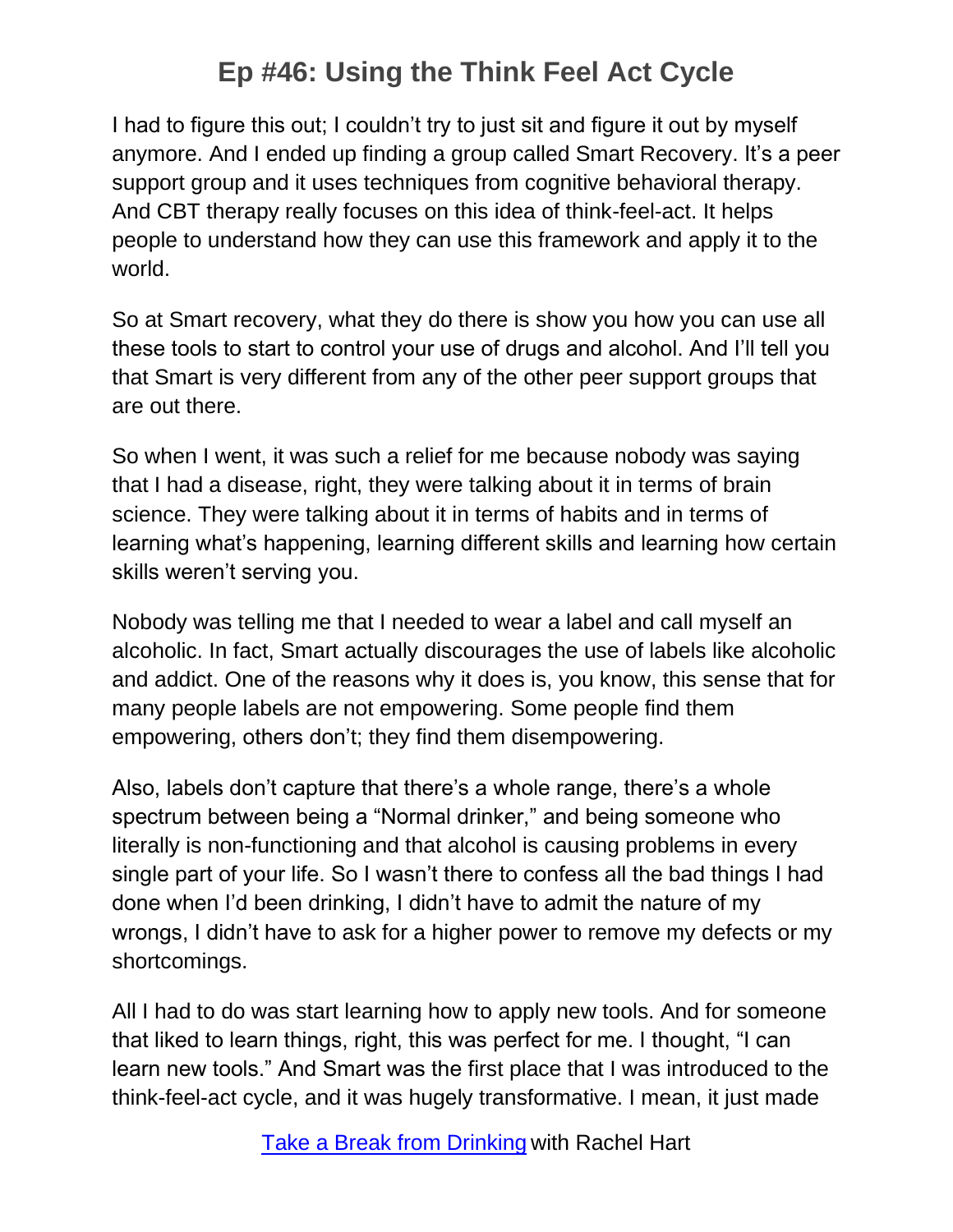so much sense as soon as I read about it. I remember just reading and being like, "Oh, this makes sense. Why has no one ever explained this to me before?" And I used the cycle to change my desire to drink; something that I had struggled to do since I was 17.

I used it to change my desire because all of a sudden I could see, "Oh it's my thoughts; it's my thinking about alcohol. I have to identify those thoughts, I have to become aware of them. If I can identify them, if I can become aware of them then I can start to shift them."

And I understood, for the first time, "Oh I can change my deprivation. I can change feeling restricted. I can change feeling like I'm missing out. I mean, it was so powerful and transformative for me. So I learned this tool and I just ran with it, I loved it.

And that really set me down a path of self-discovery. Now, I had really been on a path of trying to figure this out for a very long time since my early 20s, but once I understood this concept, I just clearly understood, "Oh, this can apply to anything. This isn't unique to drinking."

And so, I started really trying to understand that; I started trying to understand many more parts of my life. And a couple of years later, I actually found the work of Brooke Castillo, who's a life coach. She's a life coach that I eventually trained under; she does amazing work. And her work is so interesting, it so connected with me because it also uses part of the think-feel-act cycle.

But she expanded it in such a brilliant way to include two additional pieces. And those two pieces that she created to expend the think-feel-act cycle, it helped me understand how the cycle was working in my life even more.

So she added the pieces: a neutral circumstance and a result. And in her model, the think-feel-act cycle is kind of sandwiched between a circumstance and a result. And I will tell you that learning this, all of a sudden having these two extra pieces, really supercharged me, because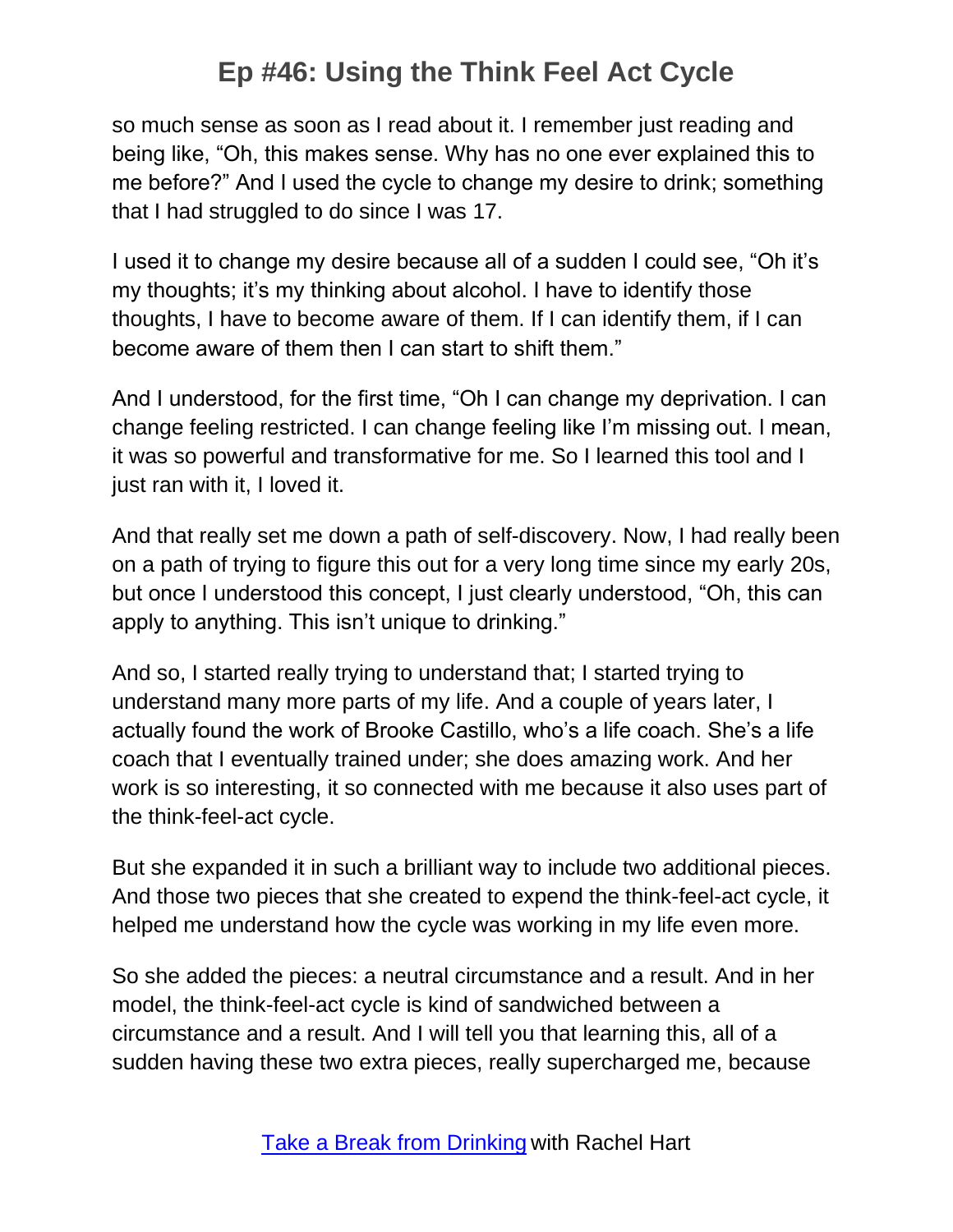then I was able to understand it in such a different way. It felt like more of a tool that I could use in any moment; and that's what I think is so powerful.

Now, why I think that those two additions to the cycle are so powerful is this. First, of course, we don't think a thought until we encounter something in the world to think a thought about, right; that's the circumstance. And so, being able to pull those two things apart to see the circumstance and how our thought is separate, so often we don't do that. so often it's just meshed together, we can't see what's happening in the world as separate from our thoughts, we just think our thoughts are what's happening in the world.

That's incredibly powerful, but also understanding that our actions – everything we do or don't do – it is always creating results, right. The results that we have in our life are connected to what we're doing or not doing, and so really adding that results piece to the end helped me to see, "Oh okay, so this is how I'm really creating my life."

So what I'm going to do today is go through each step. I'm going to go through each step in detail and then show you the process for how you can start to use it as a tool. Because I know there are so many of you out there who think, "Yeah, this makes great sense, I love this, I love this framework; now how do I apply it, how do I use it?"

Let's begin, we're going to start with the circumstance. So the circumstance is that beginning piece of the cycle, right. Before you have a thought about something there is a circumstance. Circumstances are everything out in the world, everything that is happening right now. That could be the weather, current events – so what you're reading in the news, who's in the Whitehouse, world events.

Not only everything that's happening right now, circumstances are also everything that has happened in the past. So that can include what happened yesterday, what happened in your childhood and what happened in ancient Rome. I love thinking about it this way.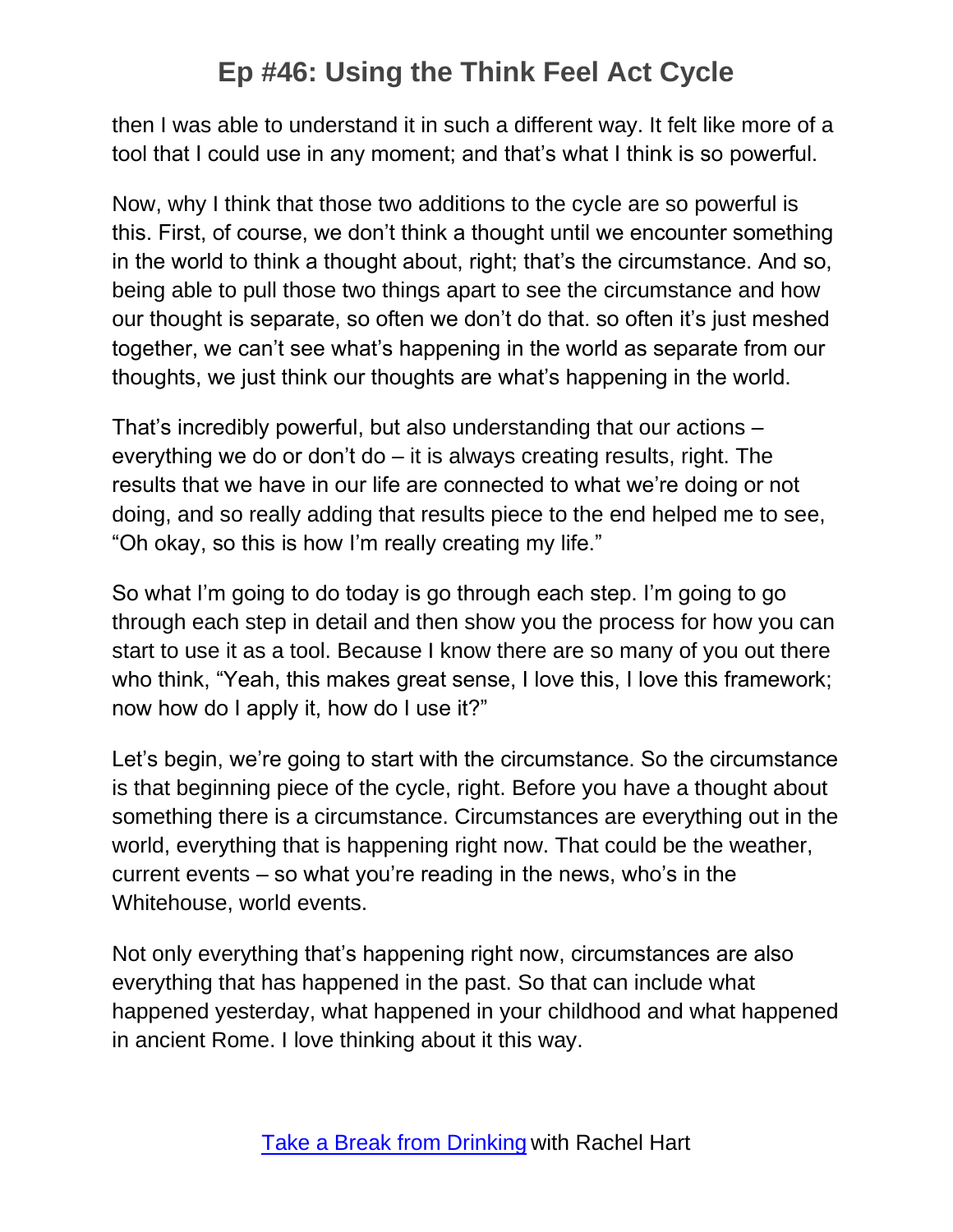I love thinking that your past, what has happened yesterday or ten years ago or in your childhood is as unchangeable as ancient Rome. It really puts it in perspective for me that way.

So all of these things are outside of your immediate control – In this exact moment, you cannot change the weather, you cannot change the headlines in the news, you cannot change who is running this country in this exact moment, you cannot change the past. You cannot change your past and you cannot change the past of ancient Rome. These are examples of circumstances.

Now, circumstances also include people. You are a circumstance, your husband, your wife, your family, your siblings, your ex, your mother in law, your boss, people you encounter. Those are also circumstances. Circumstances also include things that you may be able to change in the future but you cannot change in this immediate moment; your appearance, weight, your body, your job, your relationship, how much money is in your bank account.

You may be able to change these things in the future, and frankly, you can change a lot of them with the help of the think-feel-act cycle, but in this immediate moment they're a circumstance. Now here's the thing about circumstances: all of these things that I listed, they're all neutral until you think a thought about it.

I want you to really think about that – they're all neutral until you think a thought about that. and listen, this makes a lot of sense. It makes a lot of sense that our interpretation, our understanding, our judgment of things out in the world and of ourselves is what creates the feeling, right. So it makes sense to be able to separate out the circumstances from the thoughts.

Now, when most people encounter this idea that circumstances are neutral – and I talk a lot about how alcohol is neutral – but when people encounter this idea of circumstances being neutral, immediately the brain can be like, "Yeah okay, but what about like really terrible things. What about violence, or terrorism or death? Are you really saying that that is neutral?"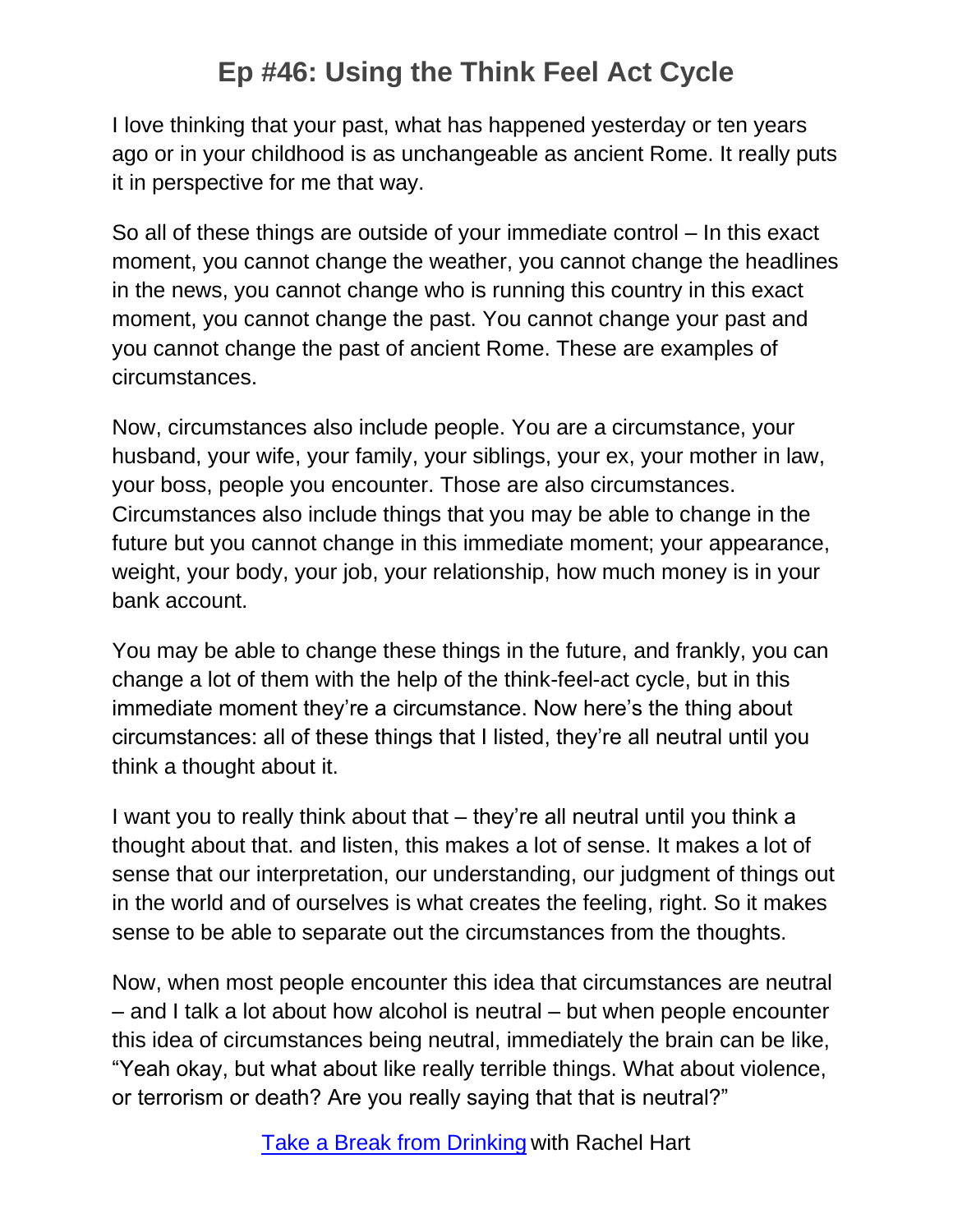And what I'm going to offer to you is this… Yes, even the things that most people in the world would label as terrible are also neutral until you think a thought about them. And listen, this actually makes a lot of sense. It's the reason why no two people react the same way to the same set of events, because we're all having different thoughts about those events.

And it doesn't also matter is 99% of the world would agree, which when I do hear people kind of trot that out, like everybody would agree this is terrible – if there is one person in the world who would think differently about this circumstance, then it's neutral, right? The circumstance is not creating how you are feeling until you think a thought about it. So what you're trying to do when you identify a circumstance is to pinpoint the objective realities of your world, stripped of any judgment and opinion.

Now listen, this is going to feel weird. We are not used to doing that. we are not used to looking out into the world and separating it into your circumstances and your thoughts about your circumstances. We're not used to stripping away all our judgment and our opinion.

Here's the thing, I'm not saying that you can't have your judgment and opinion; you can keep it. I just want you to understand that these two things are separate; they do not go hand in hand. And if you really want to boil it down even further, you can think of your circumstances as just the facts of life, the facts of this situation, stripped free of judgment or opinion; stripped free of whether or not what's happening is right or wrong, just the facts.

The think-feel-act cycle runs in response to circumstances, and I'll tell you this, for most people thee cycle is running totally automatically and unconsciously. We're not even aware of it, and that's why most people at first really struggle to separate circumstances and thoughts, because they've had years and years of practice as just having the think-feel-act cycle just running automatically.

They're not used to looking at things and thinking, "Hey, what's my judgment here? Can I strip away my opinion? Can I just try to see what's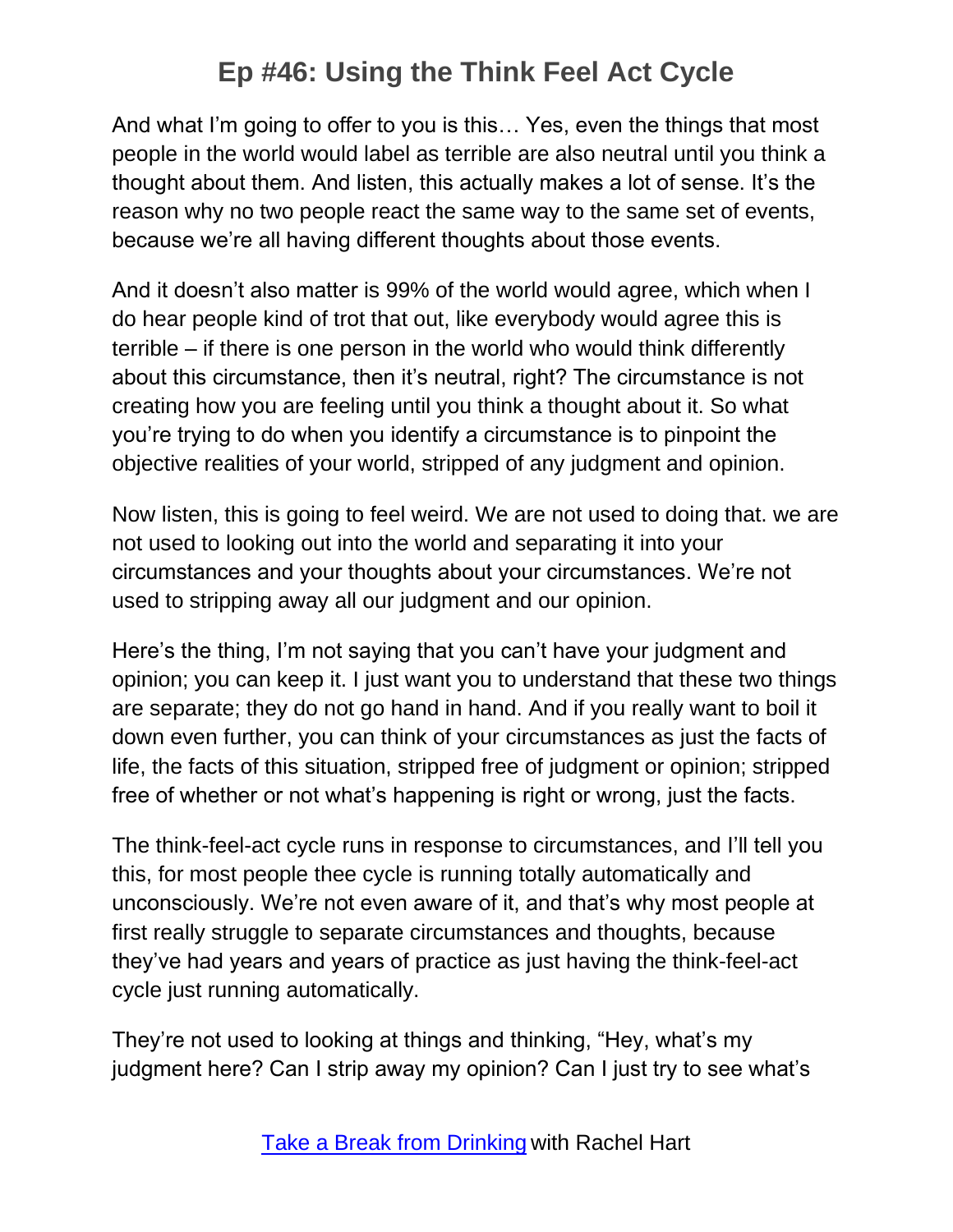neutral in this situation? Because the truth is that we have opinions about everything happening around us and to us and about us.

Our brain likes to label everything as good or bad, fair or unfair, just or unjust. And that's not a problem, okay, but what the cycle shows you how to do is how to be conscious about this labeling, right, how to be aware that this labeling is happening and then trying to understand, "Is it helping me or is it hurting me?" Learning how to separate the facts of your life from the thoughts that you're having about those fact is incredibly powerful.

So those are what circumstances are. Circumstances are everything happening out in the world, and you, and everyone around you. All these things, stripped free of any judgment or opinion. It's what you cannot change in this moment. You may be able to change it in the future, but right now it's outside of your control.

Now, this is where we get to the think-feel-act cycle, and I've talked a lot about thoughts. Now, thoughts are just a sentence in your mind, right, it's just something that you are thinking about a circumstance. It's your opinion, your judgment, your assessment of whether it is good or bad, right or wrong. And a lot of people will say that their thoughts are facts, "This is just true…" Right?

How many times have you caught yourself saying that? "This is just true. This is just a fact." Your thoughts are not facts, your thoughts are an opinion; they're an assessment, they're a judgment. And here's the thing about your thoughts: they're always optional, always; even if you have practiced thinking some thoughts for a very, very long time.

For a lot of people, that thought that you've practiced thinking for a very, very long time is, "I'm never enough. I'm not good enough." That thought is optional. It might not feel optional to you in this moment, but it is. And thank god, right? Thank god it's optional, because if it wasn't you would just be stuck with it. So here's the thing, your thoughts are always optional, even if they don't feel that way. Even if it feels like, "No it's really true, there's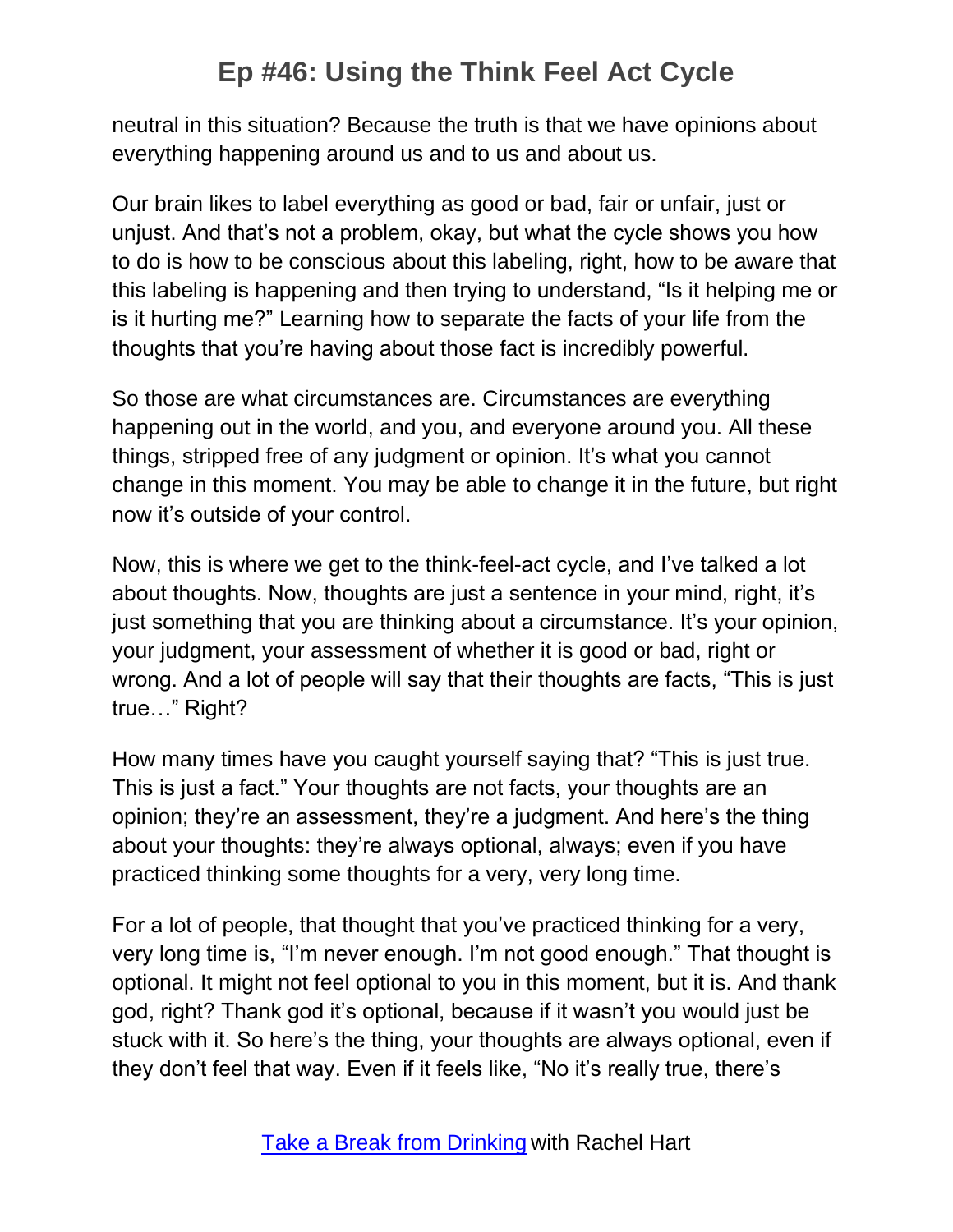nothing else I can think…" If it is an opinion, if it is a judgment, if it is an assessment, right, if not everyone would agree, then it's optional.

There is a huge benefit to seeing all your thoughts as optional. It means you can change them. They're not optional, you can change them.

Circumstances you can't change, at least not in this immediate moment. Circumstances are outside of your control, but thoughts you can change. And that is where all of your power lies; in the fact that you can change what you're thinking.

Now, when I talk about this concept with people for the very first time, when most of them hear this idea that their thoughts are optional, they'll think one of two things – or both of these things, actually. They'll either say, "Okay so then I should just walk around seeing everything as positive? Is that what you're telling me to do, if my thoughts are optional I should just see the world as just beautiful and wonderful all the time?" And two, "Okay so if my thoughts are optional, you're saying that how I feel is my fault?"

If you thought either of these things, let me tell you that you are in good company. This is totally normal. Here's what I'm going to tell you: the answer to both of these is no. No, you should not go around and see everything as positive, and no, how you feel is not your fault, and I'm going to explain why.

One, I don't want to feel positive about everything that happens, and neither should you. Humans were given the full spectrum of emotions to feel, both positive and negative. And when certain things happen in life, I want to feel negative emotion. I want to feel grief when someone I love dies. I want to feel anger when I see an injustice in this world.

Negative emotions are not a bad thing. We're not meant to walk this earth and be positive all day long. In fact, I think this is a key piece of this; knowing that you don't want to feel positive all the time. You need that contrast, you need both the light and the dark.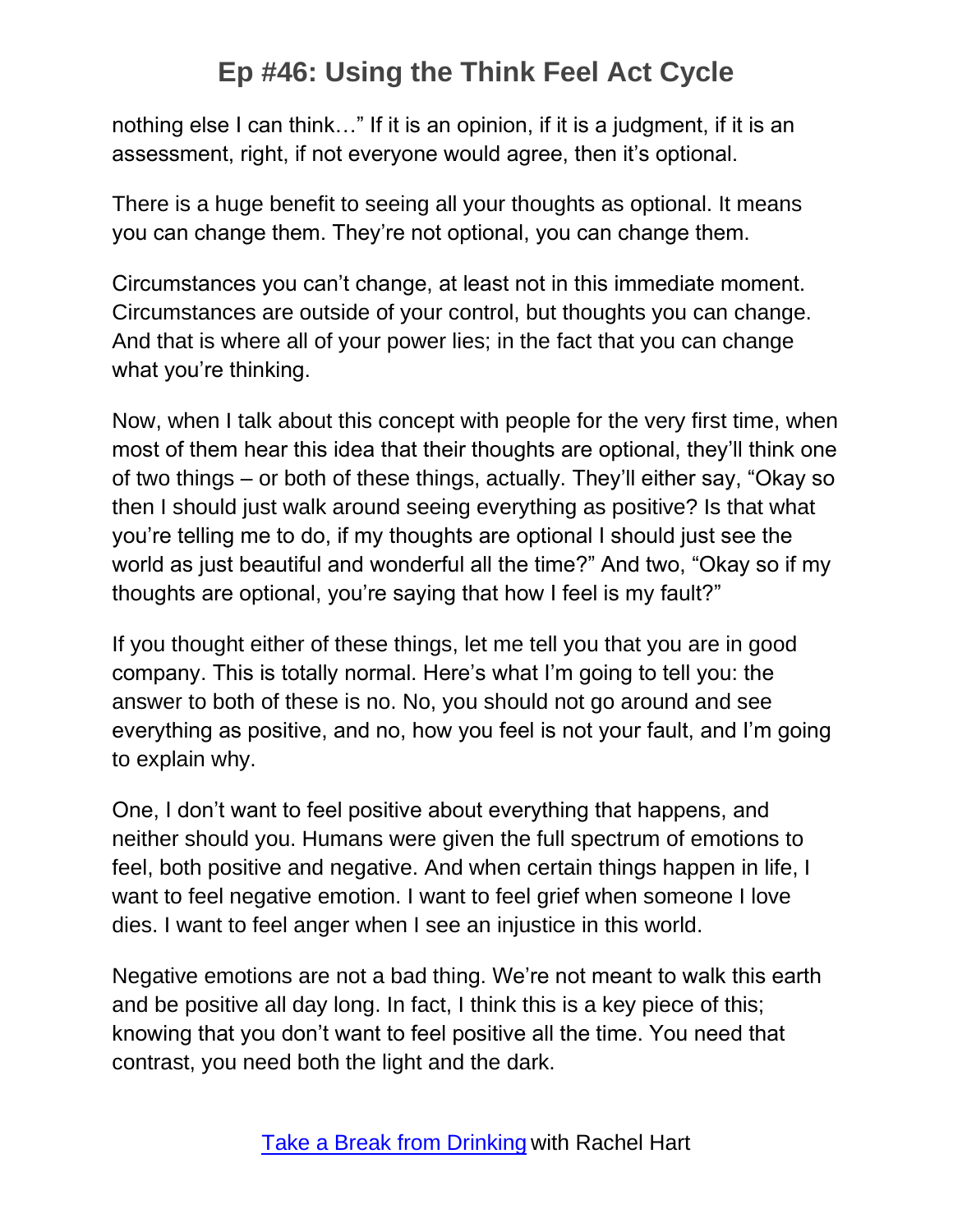That contrast is what shows you, what makes it possible to have both emotions. You couldn't have calm if you didn't also have stress. You need that contrast. You need the contrast between stress and calm to understand them. If you didn't have sadness how would you understand joy? Again, you need that contrast; you need the light and the dark.

And here's the thing: if you start to understand your emotions as just a set of physical sensations in your body that can't harm you – they might feel uncomfortable but they can't harm you – then there's no reason to avoid feeling negative emotions. Negative emotions aren't a problem.

Now the second questions, this idea that, "Okay if my thoughts are optional, if I can choose what to think, if I'm in control here, then I guess what you're saying is how I feel right now is my fault." I'm going to tell you this: one, it's not your fault because no one ever showed you how this works. For almost everyone listening this is a brand-new concept. This is a new way of conceiving of the world.

The other thing is, just because you understand how the think-feel-act cycle works, does not mean you can put it into action right away. It's like expecting that you can hop on that bike for the very first time and ride off into the sunset. It doesn't work like that, it's a tool; you have to learn this skill, your brain has to learn how to use it and it will take time to master.

Listen, I wish that I had learned this in grade school. I wish that this was something I had learned as a kid, but I didn't. I didn't learn it until my 30s. And the truth is, you didn't either. You weren't learning this in school, this is a new concept and shifting your world view about what creates your feelings is no small task, especially since we're surrounded by messages that our happiness is found in our external environment.

We're surrounded by messages that if we just get enough money and we get the right body and the right partner and the right job and the right home and the right kids and the right Christmas card – whatever it is, we're surrounded by these messages that if we can master that then we'll finally feel happy. And that is the exact opposite of what the think-feel-act cycle is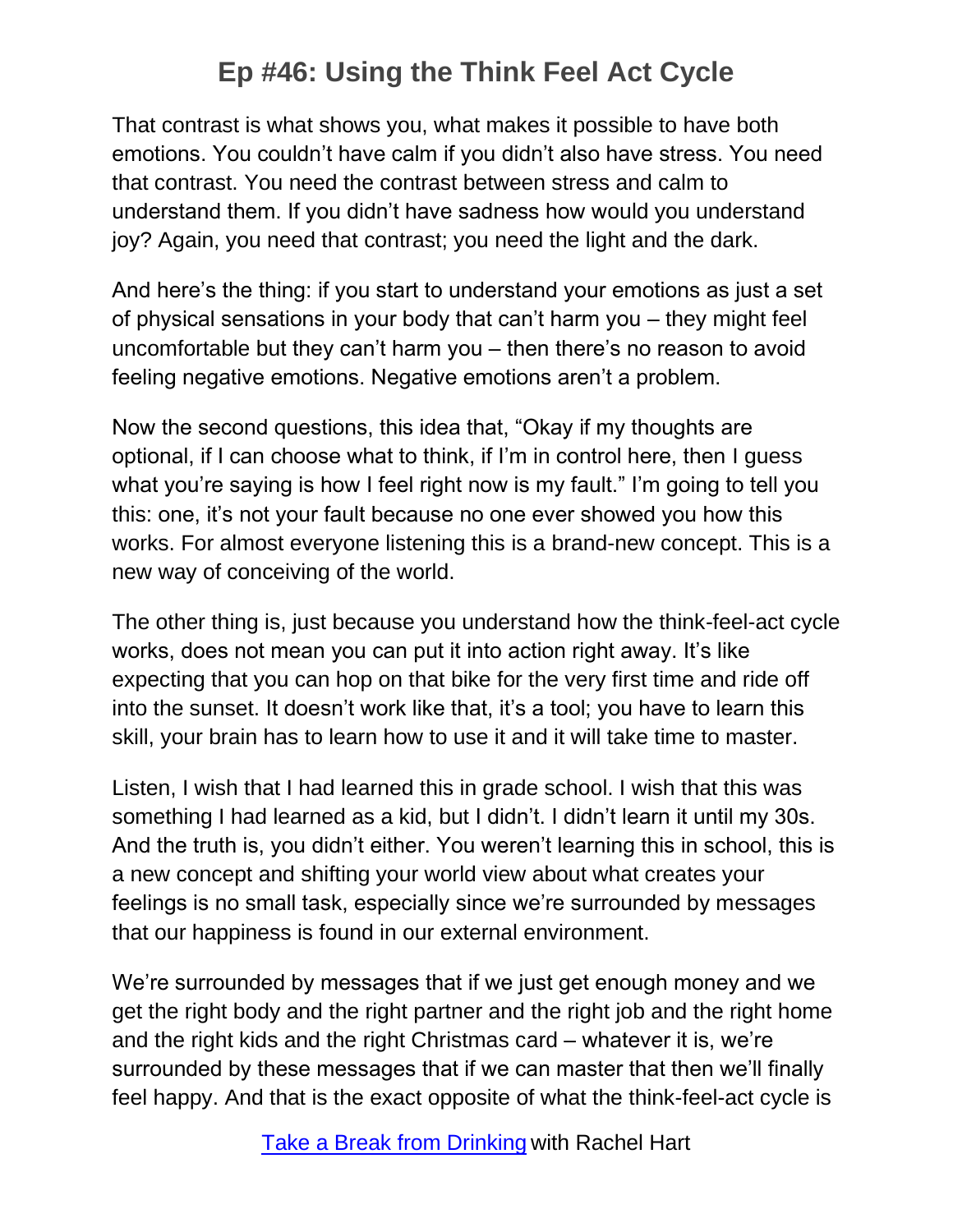telling you – that it's not what you have, it's not your circumstances, it's what you think.

So this really is a big shift. It is not enough to intellectually understand the think-feel-act cycle. You have to see it in action, you have to practice it. You have to start to learn it and master it, that's how you learn to harness it. And here's the other thing, this is what I do for a living; I practice the think-feel-act cycle all the time. That doesn't mean that I'm in 100% control of how I feel in every moment because so much of our thinking is still unconscious.

So much of it that I may not be aware of what's happening; I have these kneejerk reactions. So the idea is never, "Oh it's your fault that you feel the way you do." What I want you to just know is that you have a tool that you can use. I want you to start thinking that how you feel is not your fault. It's not a problem. Your negative emotions have an incredibly important purpose. They show you what you are thinking in any given moment.

Your negative emotions – and all of your emotions for that matter – are like a first alert system or a warning system. You have tens of thousands of thoughts every day, you can't be aware of them all. But when you experience an emotion it's a sign for you to pay attention, and to pay attention to what's going on in your mind.

So that is what thoughts are about. You have thoughts about your circumstances. You might believe that they're true, you might believe that they're impossible to change, but they're always optional. If someone could have a different opinion, a different assessment, a different judgment, then it's not a fact; it's not a circumstance, it's a thought which makes it optional.

The next part is feeling, right, think-feel-act. The feeling, or emotion, is what is created by what you're feeling. And I use the words feeling and emotion interchangeably. Now, feelings are one-word emotional states: happy, sad, mad, lonely, bored, stressed, frustrated, jealous, compassionate, empowered, powerless, shame. Right, one-word emotional states...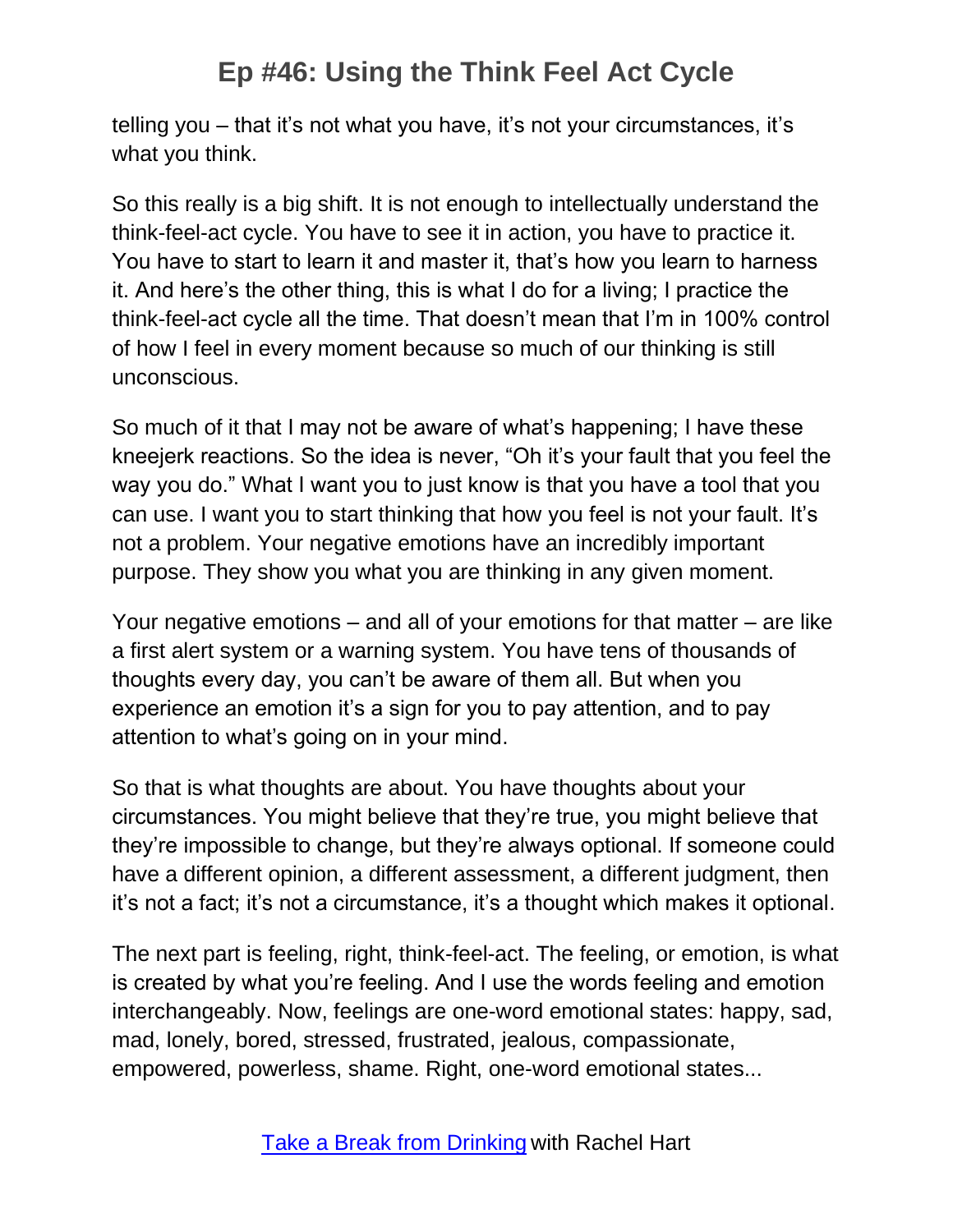I want to be really clear, fat and terrible are not emotions. "I feel fat, I feel terrible," You're not describing an emotional state, you're just saying a thought. So however, you're feeling, whatever your emotional state is, that's always just one word; you're just listing one word that you're feeling. And it's so important to understand that we're supposed to have the good and the bad. We're supposed to have the light and the dark. We're supposed to be able to experience the full spectrum of emotions, that's what makes us human; that we can experience all of them.

A is your actions – think-feel-act; TFA – this is your action or inaction; what do you do in response to how you feel? Your actions don't just mysteriously happen; they're always motivated by how you're feeling. And so when you pay attention to this, when you're writing this down, what you have to ask yourself is, "What do I do? How do I act? Or what do I not do when I feel angry or sad or lonely? Do I lash out? Do I shut myself away? Do I hide in the corner? Do I start catastrophizing? Do I get lost in my thoughts? Do I get up and get off the couch? What do I do? What is my action or inaction?"

Now at the other end of the cycle, this sandwich – we have the circumstance which starts it, then the cycle and then the result is at the other end of the sandwich – and this is the result that you get from taking the action. Now here's the thing, and this is really important, you only ever create results for you. Your result only ever applies to you. You don't create results for other people and they can't create results for you.

Your think-feel-act cycle is all about you. They have their own think-feel-act cycles going on. They have their own thoughts; their own feelings and they're taking their own actions based on all of that. So be really clear here on, "what are you creating for you?"

Here's the crazy thing, and the thing that I learned from Brooke is that your result that you get, whatever you're creating in life, is always proving your original thought true. Listen, it seemed crazy at first but it makes a lot of sense because the brain wants to be right. The reason it wants to be right, the reason why it wants to prove itself true is because, of course, it just saves energy; it's very efficient. If we just prove our thoughts true all the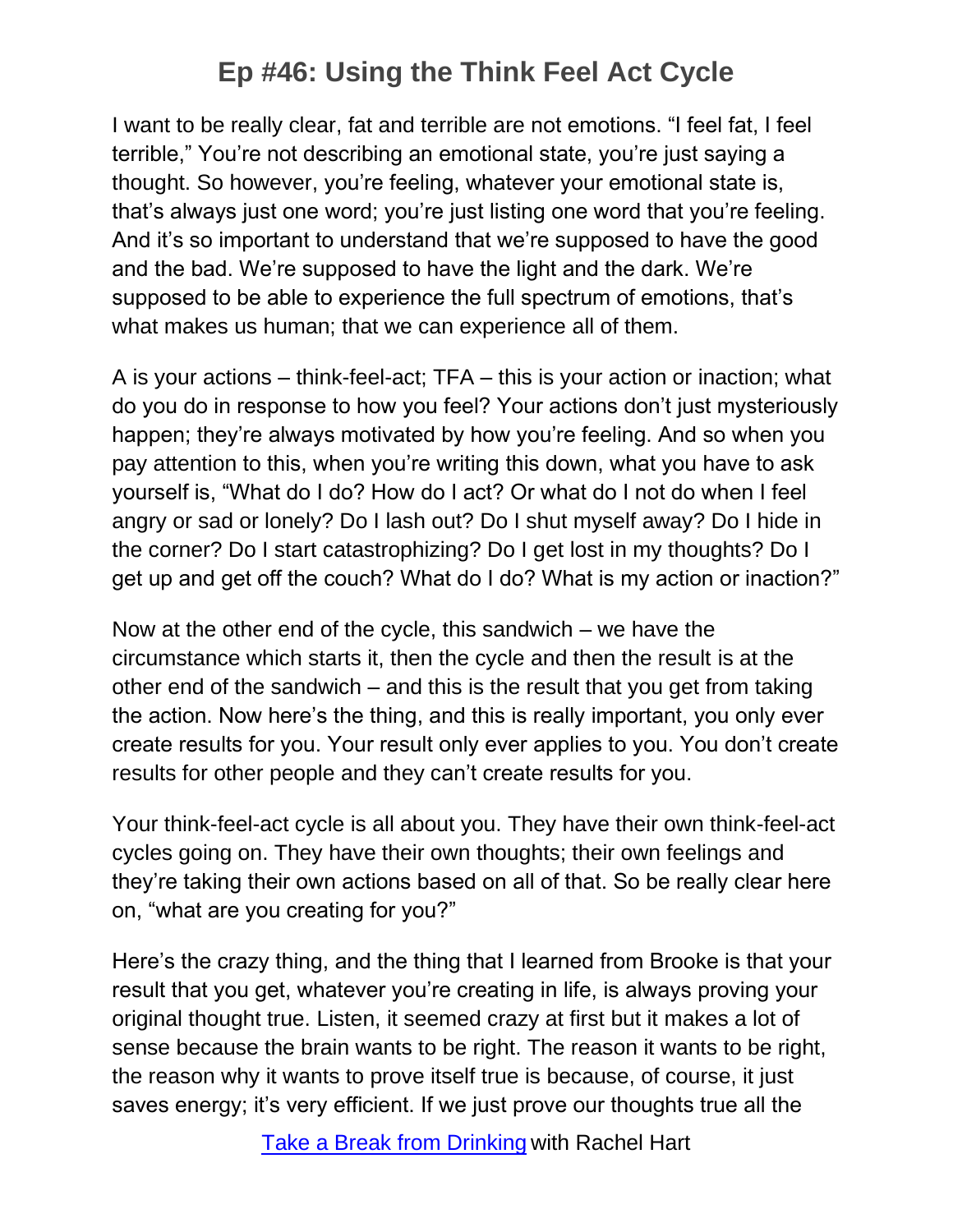time then we don't have to think new thoughts; we can just keep thinking the same thoughts.

So the brain is always looking for evidence to support what it believes, so I think the best way to see this is to think about somebody going through the world seeing the glass as half empty. They will be looking for, spotting, finding evidence for how the glass is half empty.

They're going to see it everywhere. They're going to see it at work, they're going to see it at the grocery store, on their commute – they're always going to see evidence for how it's half empty. Now, you could go through the world seeing things as a glass half full. And if that's your thought, you're going to be proving evidence, finding evidence for that everywhere you go – your relationships with people, how you interact with your coworkers, your body.

Whatever it is, you're going to be finding evidence to prove that thought true because it takes less energy to find evidence to prove your thinking true than to change what you think. And that is the power of the think-feelact cycle. What it is asking you to do is to notice what you're thinking and think about if you want to change it or decide if you want to change it. Now, that takes energy, your brain will resist it; it is easier just to keep the same old thoughts.

But I'll tell you this, keeping all the thoughts I had about alcohol, all the thoughts I had about drinking and what it said about me, what it meant about me, who I was when I drank and who I couldn't be if I didn't have a glass in my hand. I could have kept those thoughts but I would just keep producing the same results for me; which was waking up the next day feeling like, "Why'd I let that happen?"

If you want to change the results you are getting in life, you have to change what you're thinking. That is what the think-feel-act cycle taught me. You have to supervise your own mind on purpose. You have to direct it to do things, to spend energy, when it may not want to. You have to challenge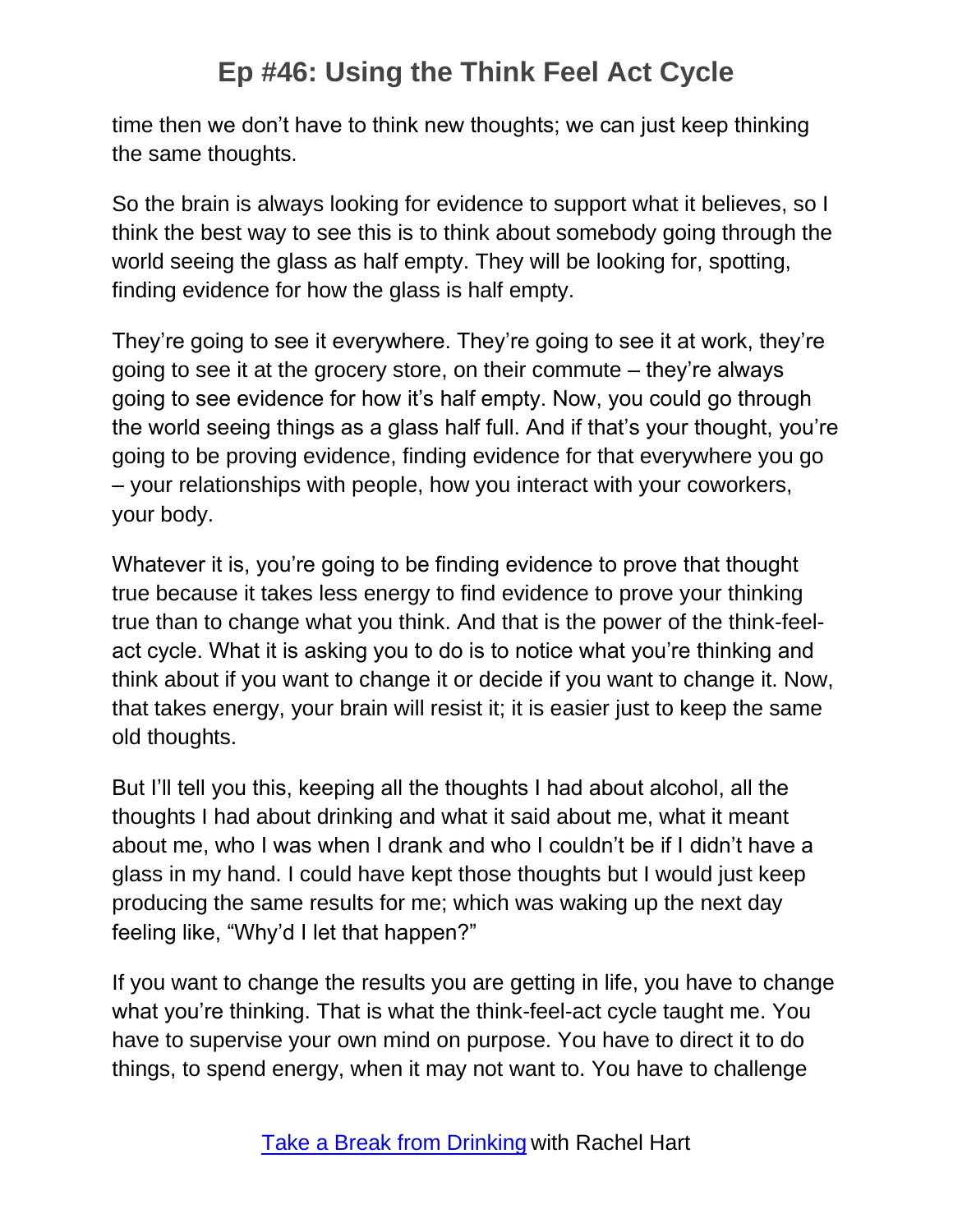what you think. Don't just put on blinders. Don't just say, "It's true; I can't change it." You can always change it.

So this is the full cycle that I use. You have the think-feel-act cycle, and one either end, sandwiched in between, the circumstance starts it out and then the result is at the end, showing you what you're creating from your cycle. If you want to start using it as a tool and not just as a really interesting framework, you have to do two things. One, you have to identify your current cycle; what you are automatically and habitually thinking. You have to start to pull that out. And then two, you have to, once you see that on paper, once you understand how that cycle is working, you have to identify a shift that you could make. How could you change your thoughts to feel differently on purpose when the circumstance stays the same?

So here's an example, right. Alcohol can be a circumstance; it's neutral, it's not good or bad. It just exists. I can't change it. I can't wave a magic wand and make it disappear from the world; it is a thing in the world outside of my control. Now, a lot of people have a lot of opinions and judgments about it, and so did I. I had a lot of thoughts about it.

Now the thing is, if I want to start to change how I feel about it, I have to start looking at what I'm thinking and then deciding if I want to keep those thoughts or if I want to shift some of them. I want to be really clear – this is not about, "So my thoughts are optional. Right now, I feel angry, so I should just be able to switch and start feeling happy."

It doesn't work like that, guys. I say this all the time, you cannot slap on positive thinking; your brain will reject it. You cannot go from angry to happy overnight. You cannot just snap your fingers. But imagine how much better it would be if you could go from angry to maybe a little annoyed – or maybe even angry to feeling kind of neutral. Imagine how much better that would feel.

So what I'm going to do is walk you through an example so that you can see how this works in practice. So the example here, the circumstance, is a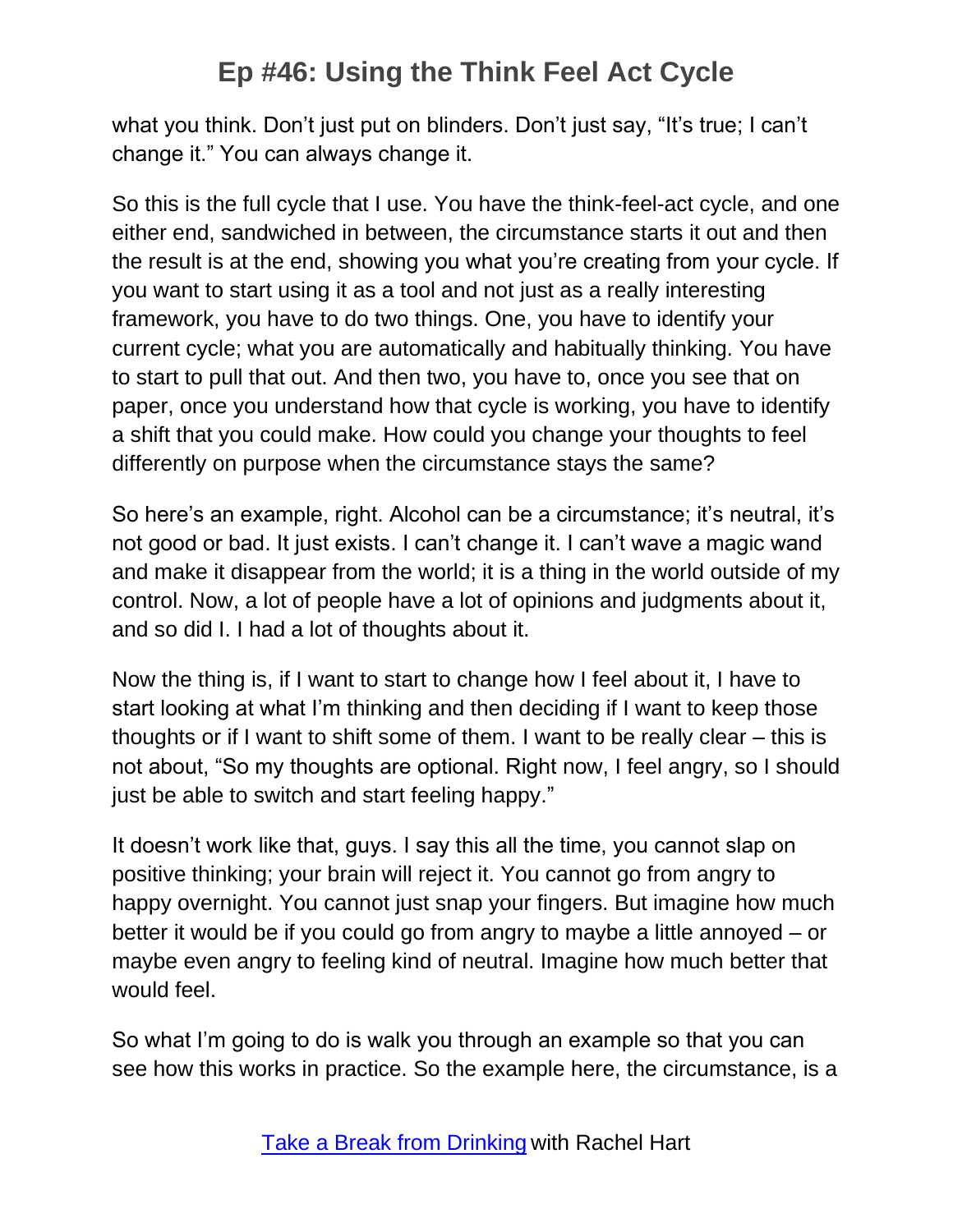party. Parties are neutral; parties don't make us feel anything until we think a thought about them. So a party is a circumstance.

Here's the thing – you may have a laundry list of thoughts about the party in question. Using the cycle is not the place to write down your laundry list of thoughts. What you want to do is identify one thought that you're thinking. You just want to pull out one and see what that one thought is creating for you, just to see how the cycle works.

So one of those thoughts could be, "I don't want to answer people's questions about not drinking. They might think I have a problem if I tell them I'm on a break." So that could be one of your thoughts about the neutral circumstance of a party. When you think that thought you're probably going to feel anxious.

When you feel anxious, when you're at the party, you may try to hide the fact that you're not drinking, you may be fixated on coming up with excuses. You're going to be taking actions as a result of feeling anxious. Now here's the thing – when you do those things, the result is this: telling the truth is a big deal because you're still hiding and you still think it's a problem to be on a break or to not be drinking. It's just proving it all true.

So I was talking about this with a client recently, and she was out with a bunch of girlfriends and she had decided that she was going to take a break that night; she didn't want to drink. But she hadn't seen these friends in a while and she just didn't want to talk about it. She was just hoping nobody would ask, nobody would bother her, but she was feeling a lot of anxiety about this. And when we were talking about it, we started to really unpack how she was feeling – the anxiety that she was feeling was impacting how she was acting. And the fact that she was taking a break that night, it was like she was Gollum from Lord of the rings.

You remember that character, right? And he had that precious, he had that ring and he was kind of sitting in the corner looking at his precious, right. And that's how she was about this idea of her decision not to drink that night. It was like it was her precious and it was hers and nobody else could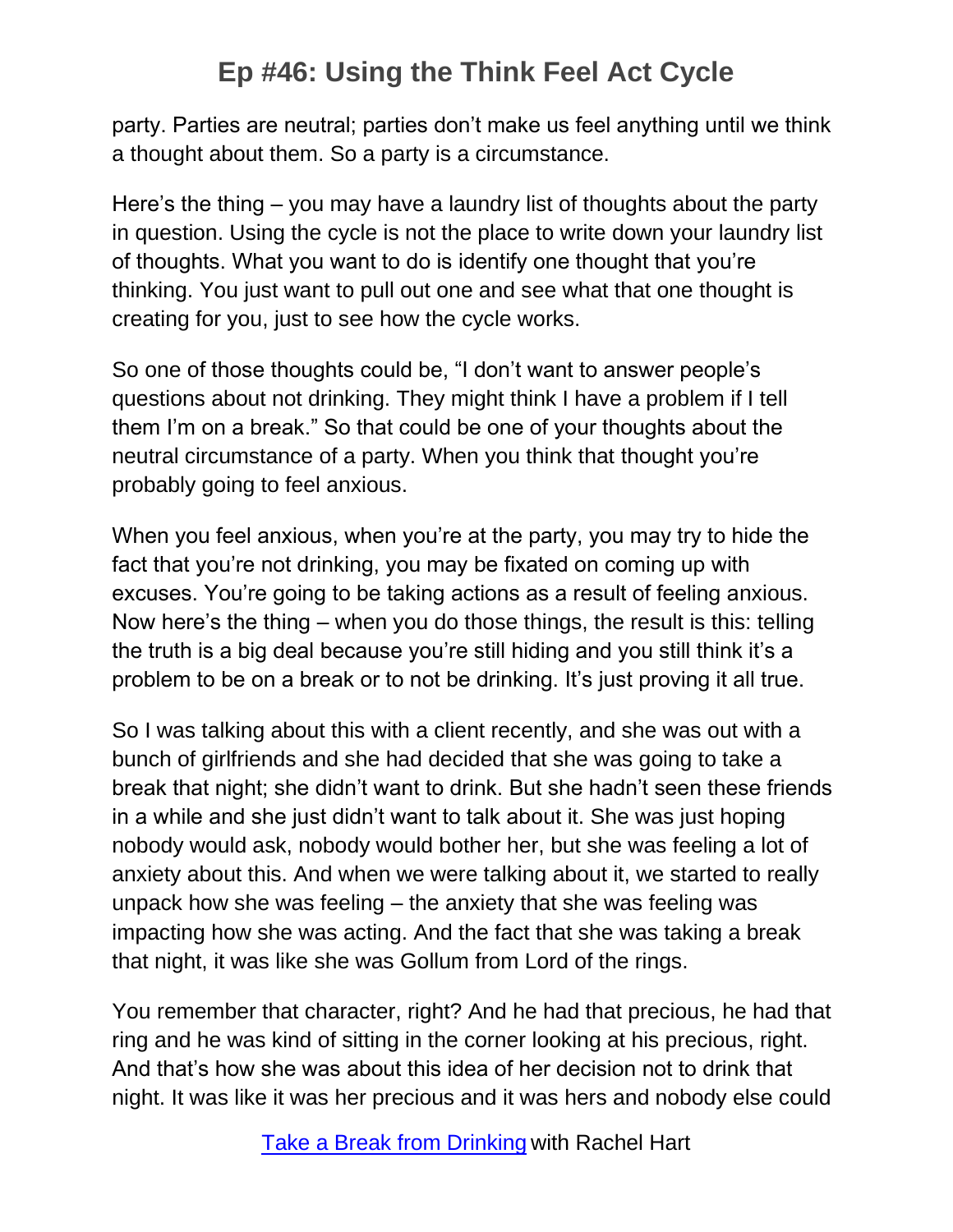know about it. And she was sitting in the corner acting all weird – how you feel determines how you act. You have to pay attention to this. and once she understood that – once she could see how her thinking was creating how she was feeling and then acting, she could see that she could learn to show up differently.

All she had to do – she didn't have to change her friends, she didn't have to make them more understanding, more compassionate, more supportive, she just had to start shifting her own thinking. And shifting that thinking is like climbing a ladder. You have to take it one rung at a time. You're not going to go from anxious to confident overnight; it's not going to work like that.

But you can start to slowly move up the ladder and feel better. What that is going to take is brainstorming new thoughts to think about the same circumstance. So in this case, the circumstance is to party. There's a million thoughts you can think about going to a party. You can choose a million different thoughts to think, but if you know that your current cycle is producing anxiety, then you'll want to start shifting it to something else.

So one example of how you could shift it is a thought like, "I can practice saying I'm taking a break tonight." Just that thought, "I'm practicing saying I'm taking a break tonight." When you feel that, maybe you feel committed. Maybe you feel a little compassionate for yourself. You have a feeling that's different from anxiety.

And then the action is actually practicing saying that you're taking a break, practicing being truthful, being honest. And the result then, you may discover it's not as bad as you thought. You may discover that, "Oh every time I practice saying I'm taking a break, it gets a little bit easier." It's like a skill that grows stronger with use.

But the way to do that is to identify first what your circumstance is, notice what you're thinking about it, ask how those thoughts make you feel, observe how you act when you feel that way, and finally, see the results that you are getting from those actions. And if you don't like the results you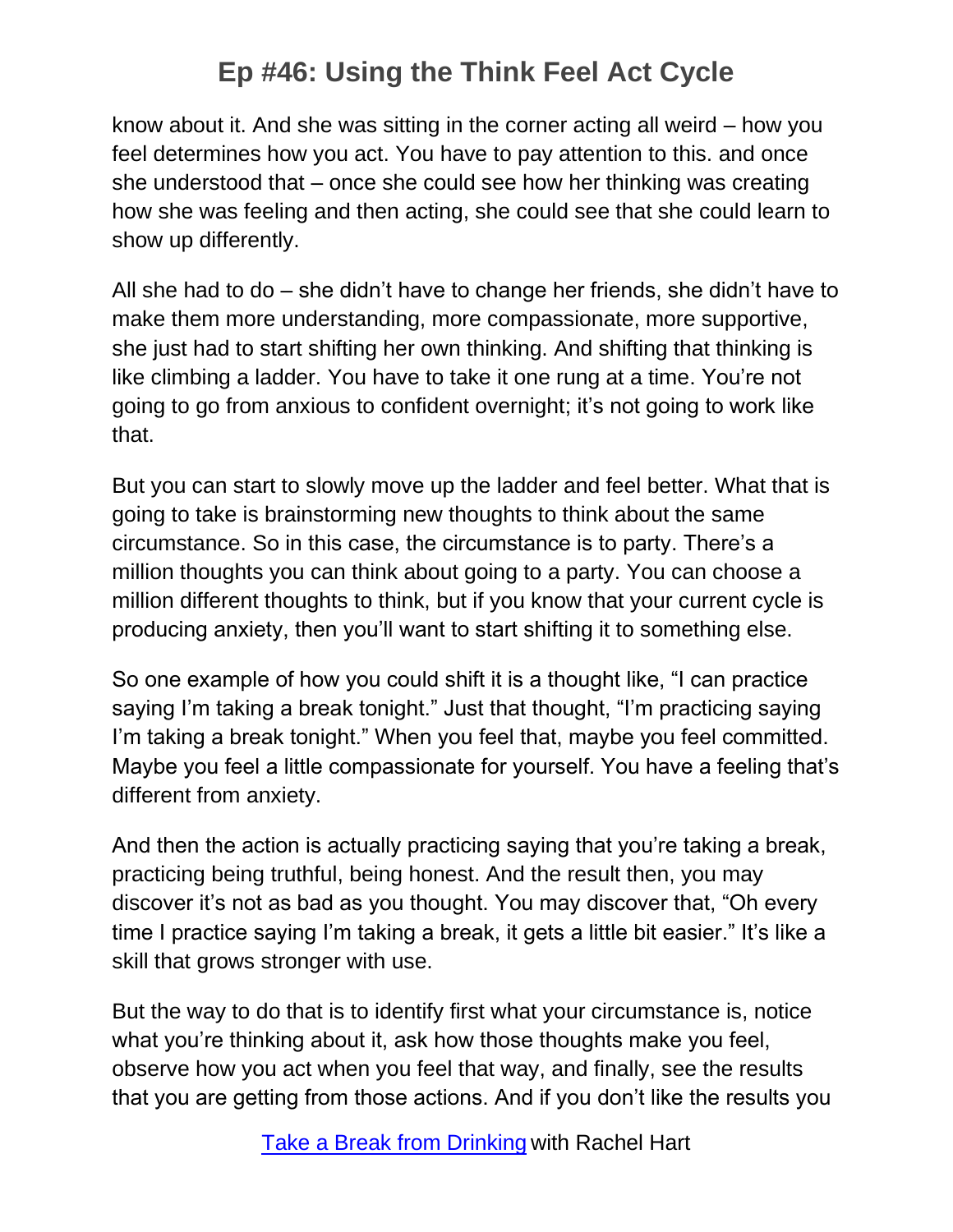are getting, of how you are acting or how you are feeling then you have to decide if you want to do the work to change your think-feel-act cycle. You have to brainstorm new thoughts.

Go slow. You're not going to go from anxious to confident. You're not going to go from angry to happy overnight, but you can start to move up the ladder. You can start to ask yourself, "Are there other things I could think? Are there other ways I could interpret the circumstance? Are there different opinions and judgments I could have? Can I challenge my own thinking?"

This is how you learn to turn the think-feel-act cycle from an interesting framework into a tool that you can use. And I promise it is so powerful. Good luck and let me know how it goes.

If you want to send me an email, you can always reach out at [podcast@RachelHart.com](mailto:podcast@RachelHart.com) – and I'll see you next week.

Hey guys, if you want to go over to iTunes and leave a review about the podcast if you're enjoying it, I would love it. But not only that, I am giving everyone who does a free urge meditation. I will tell you, this meditation, it is super simple. All it takes is five minutes and a pair of headphones. If you are having an urge and you want a different way to handle it, just pop those headphones in, find a place where you can sit down undisturbed and teach your brain, retrain your brain a very simple method to make urges more tolerable. All you need to do is head on over to rachelhart.com/urge and input your information there.

Okay, listen up, changing your drinking is so much easier than you think. Whether you want to drink less or not at all, you don't need more rules or willpower. You need a logical framework that helps you understand and, more importantly, change the habit from the inside out. It starts with my 30 day challenge. Besides the obvious health benefits, taking a break from drinking is the fastest way to figure out what's really behind your desire. This radically different approach helps you succeed by dropping the perfectionism and judgment that blocks change. Decide what works best for you when it comes to drinking. Discover how to trust yourself and feel